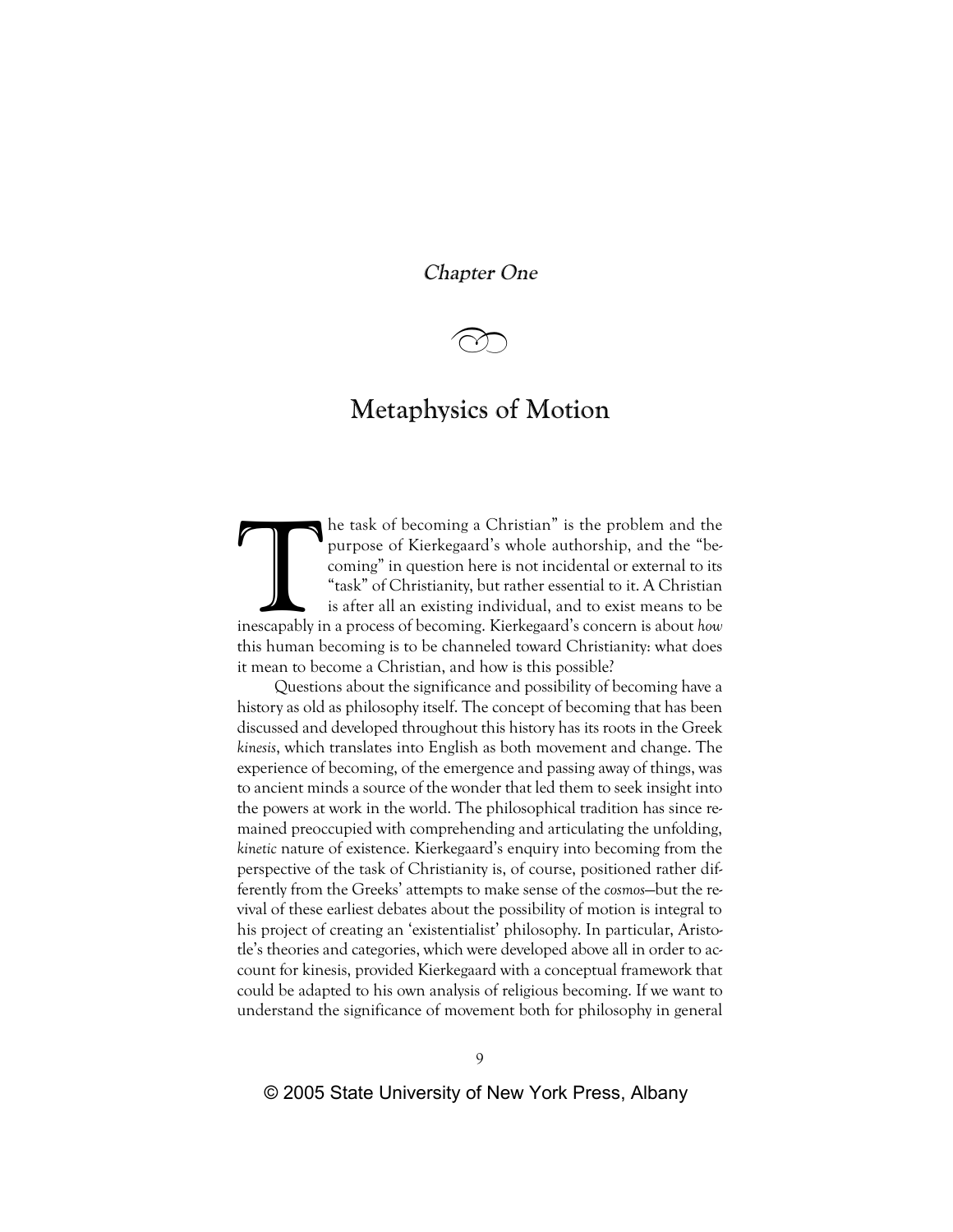and for Kierkegaard in particular, the ancient Greek metaphysics of motion is the best place to begin.

Heraclitus taught that everything is constantly in motion, at once coming into being and passing away, flowing like "an ever-living fire." This philosophy of flux means that the appearance of solid, individual things is an illusion and leads to the conclusion that knowledge is impossible. This tension between movement and knowledge proved to be the greatest problem (*aporia*: literally, difficulty of passage) in Greek thought: although we see things moving around and changing, how are we to conceive of this logically? If something is now one way and then another, is there a moment when it is neither? Or when it is both? And how can something come into being when it is preceded by nothing? If something changes, in what sense is it still the same thing?

One solution to the aporia of becoming, favored by the Eleatic school of philosophers, was to claim that change is impossible and thus unreal. Parmenides's poem *Way of Truth* argues that "what is" is one and indivisible, subject neither to coming to be nor to destruction. Here the pursuit of knowledge and its requirement of intelligibility override the evidence of sense perception. Indeed, both Heraclitus and Parmenides approach the question of motion by suggesting that things are not as they appear to be: one denies the reality of enduring individual things, and the other denies the reality of their movement. The mystery of becoming provides an impulse to metaphysics by making appearances questionable.

Plato's more sophisticated ontology in a way combines the views of Heraclitus and the Eleatics. Plato agrees with the former that the physical world is a flowing stream of becoming that cannot yield knowledge of the truth, but he avoids Heraclitus's skeptical conclusions by positing, like Parmenides, a superior reality that is eternal, unchanging, and intelligible. For Plato, the realm of Forms or Ideas is "*really* real," whereas apparent, particular things, "tossed about" between being and not-being, are like mere shadows of what properly exists. This view of becoming as a lesser kind of being means that a philosopher's priority is to contemplate the Forms rather than to investigate kinesis. Plato does provide some discussion of movement: notably, in the *Laws* he distinguishes ten kinds of motion, ending with "life" that moves both itself and other things. This concept of life as the source of motion is used to argue that the soul, as the giver of life, is immortal; and in the *Timaeus* God is portrayed as the "best soul," the self-moved mover of the best motions. However, throughout Plato's works the movements of souls are subordinated to the Form of the Good, and he does not offer what we, since Aristotle, would recognize as a full account of motion.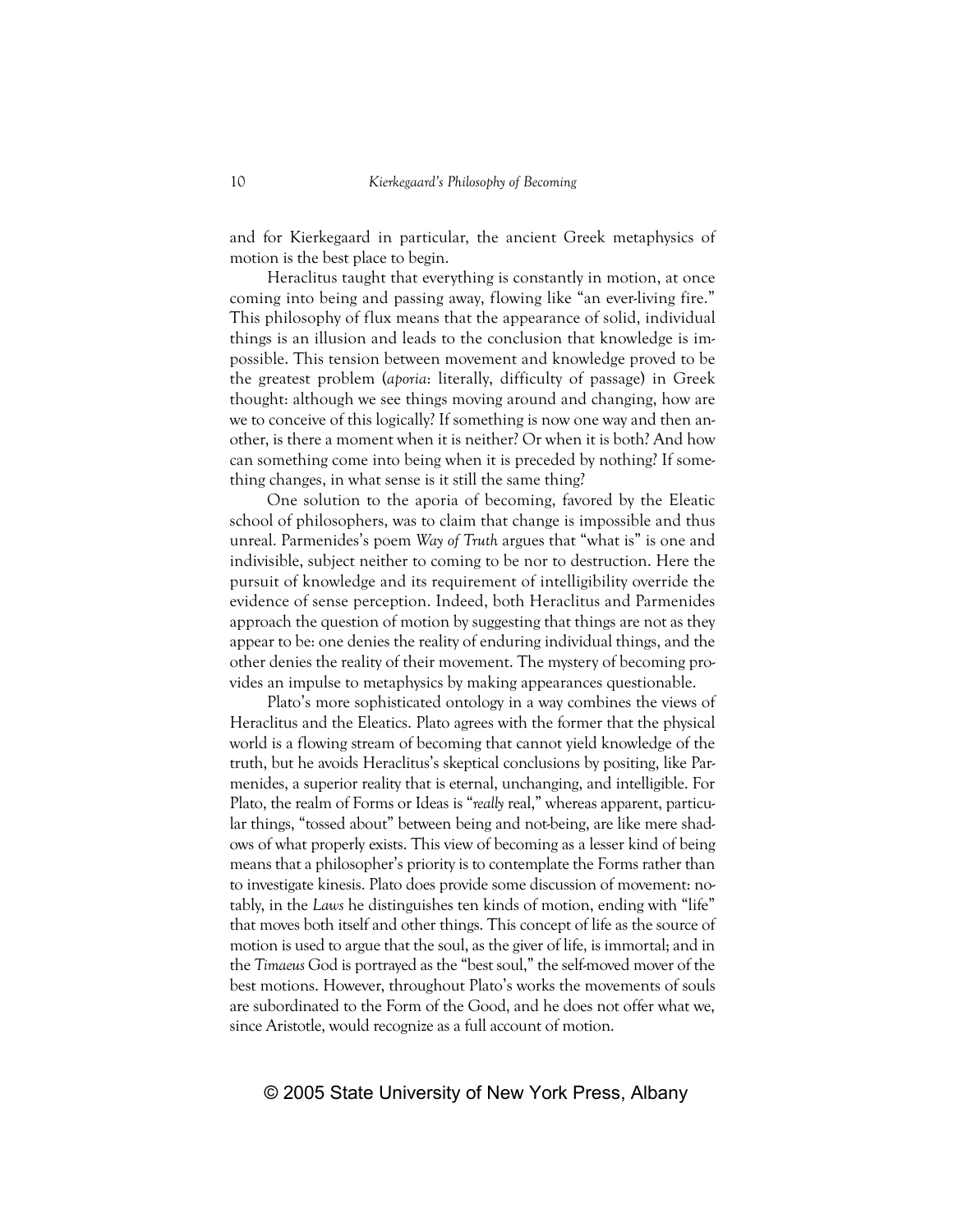Aristotle is the first philosopher to be committed equally to the intelligibility of the world and to the reality of movement. In all fields of enquiry, his investigations aim as far as possible to explain the *phenomena* (not only the appearances of things, but also common opinions about them) that present themselves to experience, and he is dismissive of the Eleatics' attempt to refute the self-evident fact of motion:

The first of those who studied philosophy were misled in their search for the truth and the nature of things by their inexperience, which as it were thrust them into another path. So they say that none of the things that are either comes to be or passes out of existence, because what comes to be must do so either from what is or from what is not, both of which are impossible. $<sup>1</sup>$ </sup>

Aristotle addresses more seriously the materialist theories of change that had been proposed as an alternative to Parmenides's denial of movement: he argues that viewing all kinesis as a rearrangement of atoms fails to account for qualitative change. Above all, though, Aristotle's investigations of the cosmos under the titles of *Physics* and *Metaphysics* are concerned to show that the dualistic ontology offered by Plato's doctrine of the Forms cannot provide a satisfactory explanation of becoming.

 $\infty$ 

For Aristotle, wisdom consists in "knowledge of primary causes and principles": while Plato's philosophical enquiry aims to establish the definitions or essences of beings, through reference to transcendent Forms, Aristotle is committed also to explaining how things operate. He is interested in the processes of nature, and particularly in causation; by distinguishing between different kinds of causes, and between different categories of being, he attempts to articulate and to analyze the powers of becoming. In his *Metaphysics* Aristotle offers many objections to Platonic Forms, but suggests that their most serious weakness is their failure to account for kinesis: "Above all we might examine the question of what on earth the Forms contribute to sensible things . . . for they are not the cause of any motion or change in them."2 This criticism of Platonic idealism helps to illuminate the significance of Aristotle's philosophy for Kierkegaard, because it provides a parallel to his existentialist critique of Hegelian thought. In 1841 Kierkegaard recorded this quotation from the *Metaphysics* in his notes on Schelling's lectures, adding that "Aristotle . . . censures those who want to grasp actuality *en tois logois*. He censures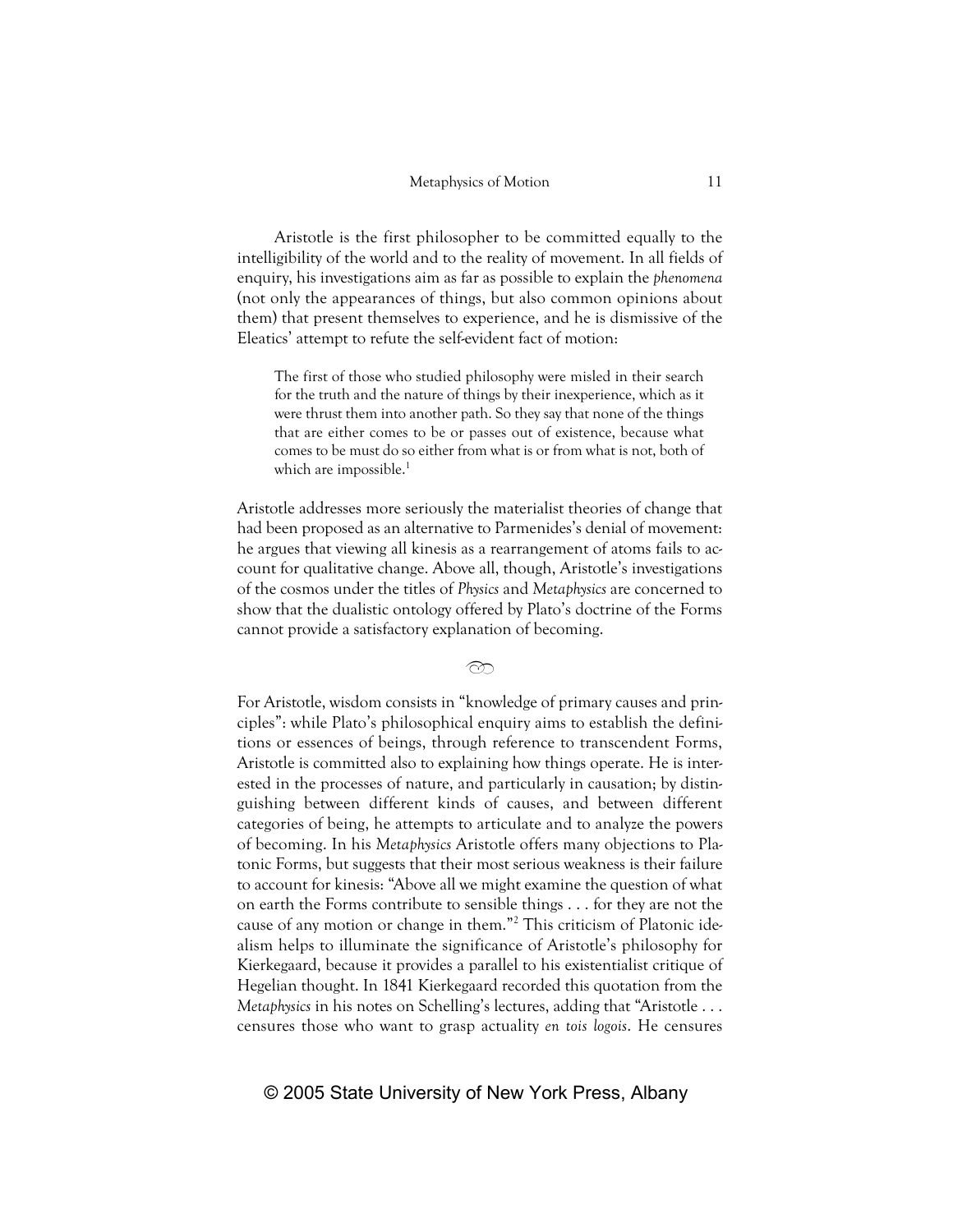Plato's doctrine of the participation of things in the ideas and calls this *kenologein* [using empty words]."3 Kierkegaard, like Aristotle, argues that Ideas alone cannot cause movement and cannot account for actuality; both thinkers counteract idealism by searching for a source of motion *within* existing things.

Aristotle begins his treatise on *Physics* by identifying things that "exist by nature," or "have a nature," as those beings that have in themselves a principle of motion and rest. Nature (*phusis*) is "a cause that operates for a purpose"; a process of development toward a *telos*. Aristotle emphasizes that "nature is always in a subject (*hypokeimenon*)," which means that this autonomous sort of motion takes place on the basis of an underlying, relatively enduring thing. Unlike previous philosophers, he views movement as the inner activity of things, as their "innate impulse to change." For Plato, this inner power is flighty: the winged soul for a while sacrifices its freedom in order to animate a body, but always leaves this behind again in its pursuit of higher things. Aristotle is more inclined to accept finitude, and this allows him to achieve a deeper analysis of worldly beings.

Having defined nature in terms of teleological movement and change, Aristotle goes on to offer a more precise account of kinesis. He introduces some clarity into the debates over the aporia of becoming by emphasizing the distinction between "potentiality," *dunamis*, and "actuality," *energeia*. The Greek dunamis can mean power, capacity, or even faculty (Aristotle refers to the dunameis of the soul), and energeia signifies activity, fulfillment—but here these terms are used to crystallize aspects of the process of natural development. For example, a seed is 'potentially' what the mature plant is 'actually'; bronze and the sculptor's craft together provide the potentiality of a statue, which is actualized during the formation of the figure. There is some correspondence between potentiality and actuality, and matter and form, but the former opposition makes explicit the dynamic quality of beings. Actualities, or forms, are not transcendent and separate entities, as conceived by Plato, but rather are gradually brought into being during a process of change. Aristotle suggests that his predecessors' difficulties in making sense of kinesis were due to the fact that it can be classified as neither potentiality nor actuality: movement must be understood as the passage from one to the other. "Motion is an incomplete fulfillment of the movable"; "motion occurs just when the fulfillment itself occurs, and neither before nor after." Kinesis is, then, a category of transition, and it signifies a process of actualization.

In a sense, Aristotle's entire philosophy can be viewed as responsive to the question of movement. The concepts integral to his ontology each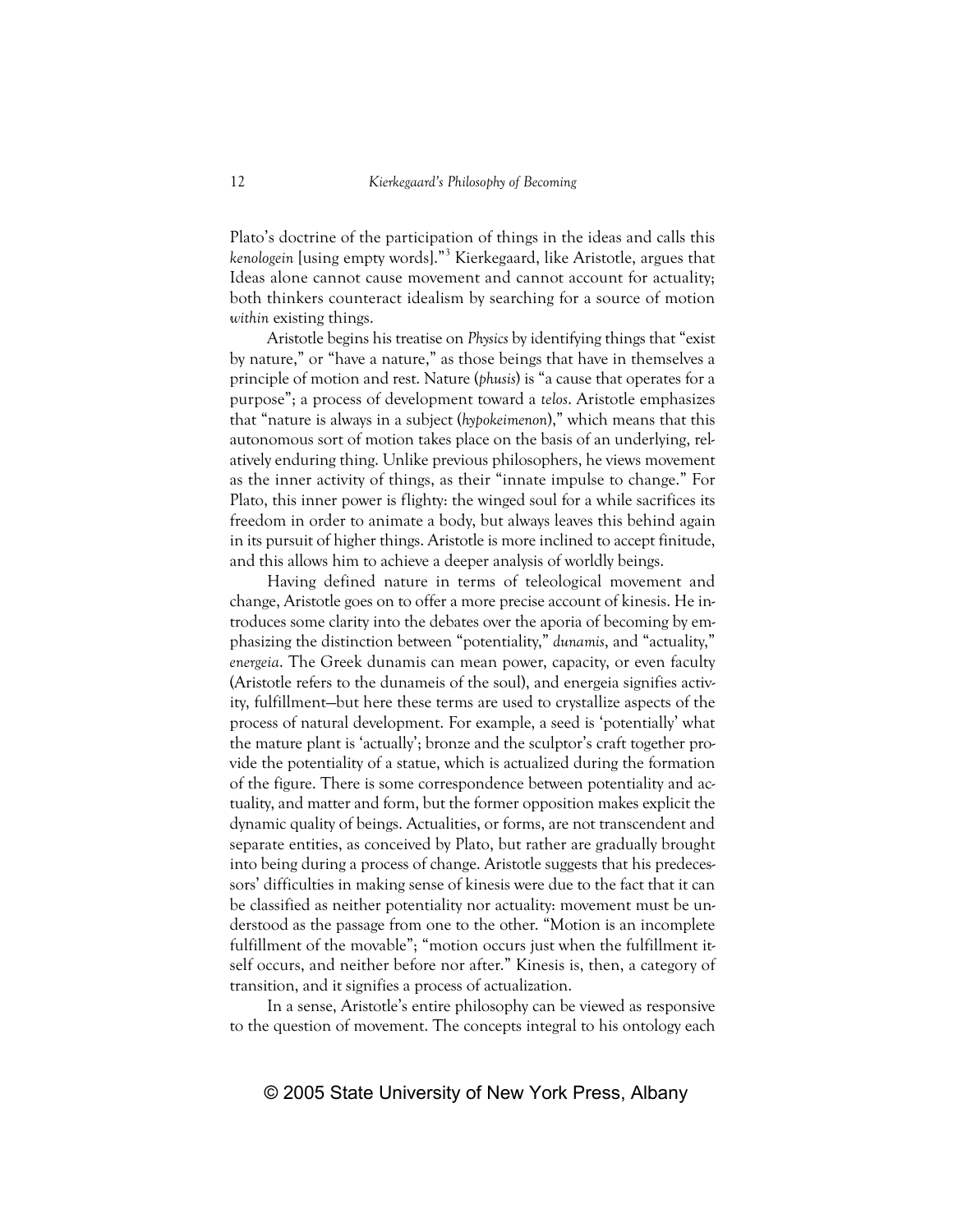provide a kind of anchor for his vision of becoming: not only his analysis of causation and his distinction between potentiality and actuality, but also his doctrines of substance and soul, his principles of logic, and his notion of God function to make intelligible the processes of the cosmos. Aristotle's categories of being—substance, quality, quantity, relation, position, and so on—are used to distinguish different kinds of change and to prevent confusion between them: ruling out the possibility of transition from nothing to something in the category of substance (so that the cosmos as a whole cannot have come into being, and must therefore be eternal) does not mean that we have to deny qualitative becoming, growth, or locomotion.

Aristotle makes use of his concepts of potentiality and actuality to define both God and the soul. He describes the soul, rather obscurely, as "an actuality of the first kind of a natural body having life potentially in it." A human soul can be identified with its various dunameis such as growth, sensation, locomotion, desire, and reason, and these constitute the life force of the individual. Aristotle's doctrine of the soul provides the link between his physics and his theology, for the motions of the soul tend purposefully toward God as the sustaining principle of the cosmos as a whole.

For Aristotle, God occupies a necessary role as the ultimate source of motion—not because the cosmos requires a creator but, on the contrary, because its processes can only be conceived as eternal: "since there must be motion without intermission, there must necessarily be something eternal . . . that first imparts motion, and this first mover must be unmoved." Aristotle's insistence in the *Metaphysics* that God is himself unmoved aims to provide an explanatory first cause that will prevent further questions as to the source of *his* movement, but this argument is also supported by the distinction between potentiality and actuality. The primary source of motion in the cosmos must be actual, for something that merely has a potential need not exercise it, and this is inconsistent with the eternity of movement. Because God must be fully actual, he must also be unmoved given that motion implies potentiality; something undergoes change *insofar* as it possesses the potential to do so.

How can something move without being moved? Aristotle suggests that "the object of desire and the object of thought move in this way": these are "final causes" of movement by virtue of their goodness (apparently good in the case of desire, and really good in the case of thought). An example of an unmoved mover, or final cause, is a big cream cake in the window of a baker's shop: motionless, it moves a passer-by into the shop to buy herself a cake. Of course, this is merely an apparent good, whereas the final cause of all motion in the universe must be a real good from every point of view.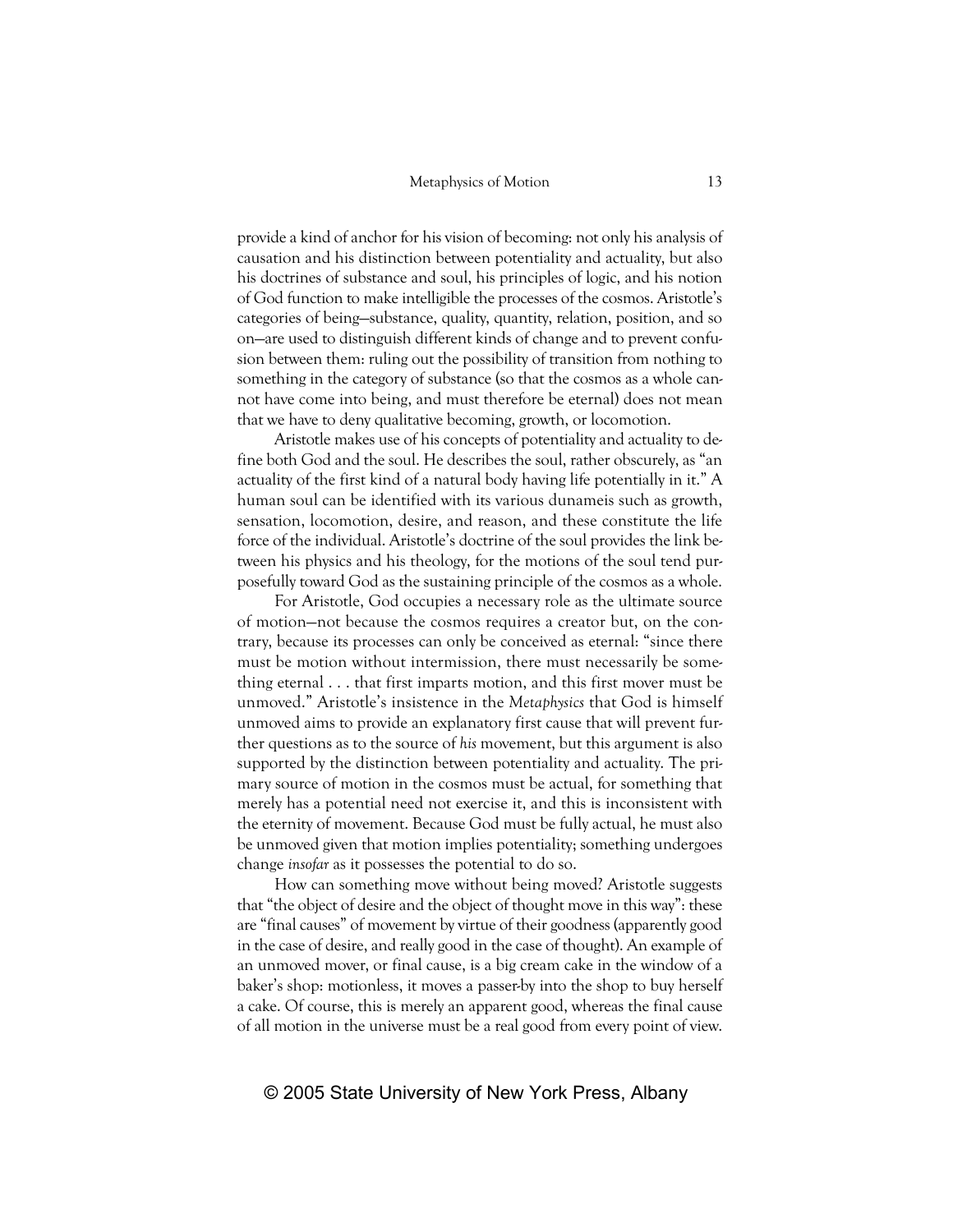This objective good is, for Aristotle, the perfect order and proper functioning of the cosmos. God is himself this order (*logos*); he is an eternal mind or rather an eternal act of thinking that comprehends the order of everything. Aristotle posits at the heart of the cosmos a full, unending activity that secures its intelligibility by causing things consistently to behave, to *become*, in the way they do. Typically keen to ground philosophical knowledge on sense experience, Aristotle finds evidence of this God in the visible circular motions of "the heavens"—the planets, the stars, and the sun.

Aristotle's God is not a personal being that moves things around at will, directing events in the world, but rather the cosmos moves as a response to God. Individual things respond to God by realizing themselves; a desire for realization is built into the soul as an aspect of its essential nature. The actualizing movements of beings are 'toward God' not in the sense of a religious relationship, but in the sense that the repeated becoming of particular individuals perpetuates the species, so that each finite thing contributes to a reflection of eternity. We can see how it is natural for Aristotle to see rational thought as the highest activity of human life: our self-realization involves grasping the eternal laws or principles of the dynamic being that God sustains. (This idea echoes throughout the history of philosophy, becoming particularly resonant in Spinoza's *Ethics* and then in Hegel's speculative thought.)

In Book IV of the *Metaphysics*, Aristotle sets out those principles that, as the laws of both nature and thought, must ground the science of "being as being." The most certain of all principles is, he suggests, that "the same attribute cannot at the same time belong and not belong to the same subject in the same respect." This rule has become known as the principle of contradiction, and for Aristotle it secures the possibility of intelligible discourse: he argues that no one can deny its validity, since as soon as we say anything at all we refer to something that cannot at the same time be something else. Without such a principle, meaning would always remain uncertain. (Of course, in the past few decades several philosophers have affirmed this insecurity of meaning and seem to be quite happy about it. This wasn't an option for Aristotle, though, because his task was to create concepts that could make some sense of a mysterious world. Only because the rational order that he helped to articulate has now become entrenched have more recent writers desired to overcome it.) Aristotle states his principle of contradiction in order to establish that the terms "to be" and "not to be" have a definite meaning—and this is essential to his account of movement, for he is here opposing views such as those of Heraclitus, which "do away with substance and essence."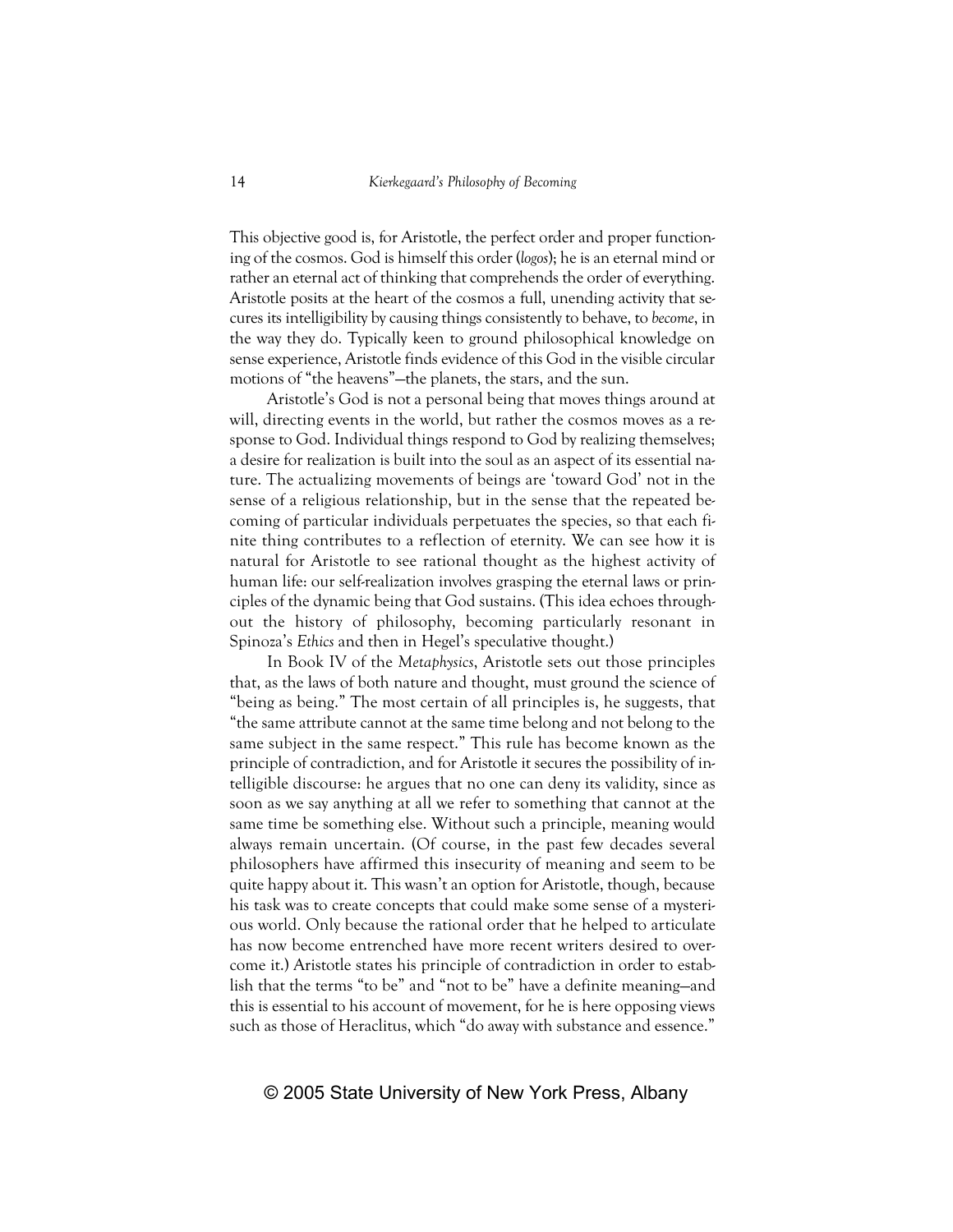Aristotle insists that there must be an underlying thing that persists through change, and that kinesis is the transition between two states that are meaningfully distinct from one another.

So for Aristotle, the intelligibility of movement as well as of substance relies on the logical principle of contradiction. This philosophical issue provides one important starting point of our enquiry, for it establishes a trajectory leading directly to Hegel, and on to Kierkegaard. To anticipate: when Hegel developed his dialectical method, he was attempting to formalize a kind of reasoning more dynamic than the traditional, Aristotelian laws of logic allow, which could more adequately express the dynamic truth of becoming. While Aristotle's logic is based on contradiction (thesis and antithesis), Hegel introduces a triadic form wherein contradiction is mediated by a third, synthetic term. Aristotle, Hegel, and Kierkegaard all agree that contradiction is a condition of movement. However, they have different interpretations of the significance of contradiction: for Aristotle, it *identifies* the thing that moves and the stages of its progress; for Hegel, it leads to a *mediation* of concepts that propels the process of reasoning—and also, ultimately, the development of consciousness itself; for Kierkegaard, it grounds *choice* in the sphere of ethical freedom. As we shall see, Kierkegaard's argument against Hegel returns to Aristotle's insistence that contradiction is final and irreconcilable: he claims that Hegel dissolves differences and oppositions through his dialectical conflation of becoming and rationality, so that only a semblance of motion is possible within his speculative philosophy.

 $\widehat{\infty}$ 

Kierkegaard began to study Aristotle seriously in 1841, when at the age of twenty-eight he went to Berlin after breaking off his engagement to Regine Olsen. While living in Berlin, attending lectures on philosophy and writing *Either/Or*, Kierkegaard further distracted himself from Regine by working his way through W. G. Tenneman's weighty *Geschichte der Philosophie*. This contained a thorough exposition of Aristotle's philosophy, and after Kierkegaard's return to Copenhagen in March 1842 his journal entries begin to reflect his increasing interest in Aristotle—and especially in the concept of kinesis. Kierkegaard was intrigued by Aristotle's view of movement and change as the fulfillment of that which exists potentially. He notes that

the transition from potentiality to actuality is a change [Danish: *forandring*, German *veranderung*]—thus Tenneman translates *kinesis*; if this is correct, this sentence is of the utmost importance. *Kinesis* is difficult to

### © 2005 State University of New York Press, Albany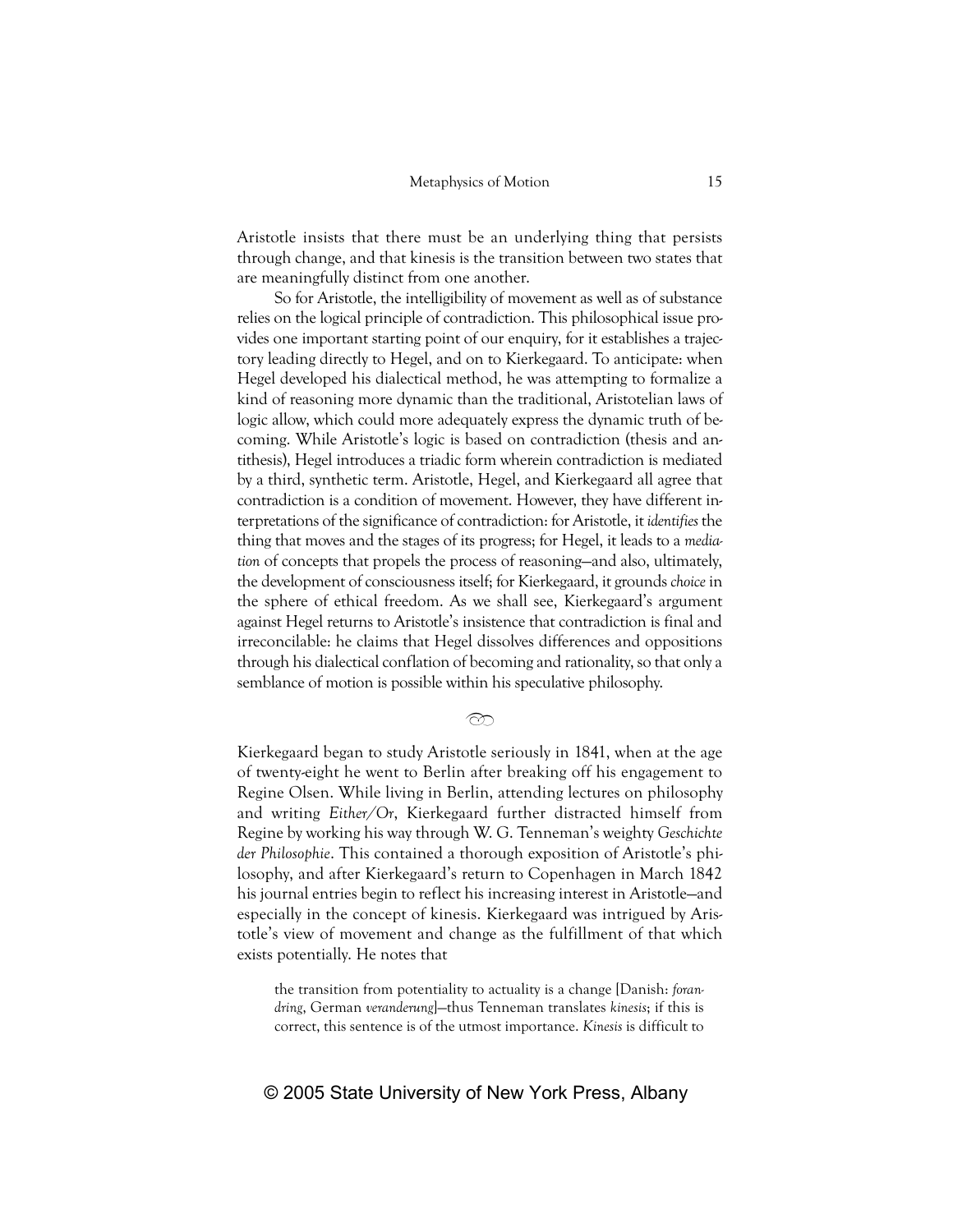define, because it belongs neither to possibility nor to actuality, is more than possibility and less than actuality.

A little later he adds that "Hegel has never done justice to the category of transition. It would be significant to compare it with the Aristotelian teaching about *kinesis*." Aristotle became an influential force in Kierkegaard's developing thought because he offered a philosophical discussion of motion that helped to illuminate Kierkegaard's intuition that Hegel's system could not fully accommodate the process of becoming that characterizes existence. No doubt Kierkegaard was acutely aware at this time of the changes going on in his own life, as he grieved for Regine and for his father, and wrestled with questions about his religious and literary vocation.

As Kierkegaard continued his study of Aristotle (often under the guidance of the German logician Trendelenburg, whose work he discovered in 1844), he came to appreciate the importance of the whole conceptual structure of kinesis. As we have seen, Aristotle uses the term 'potentiality,' dunamis, to express a capacity for movement. Kinesis, as the transition from potentiality to actuality, signifies a process of actualization. The accomplishment of Hegelian logic is to mediate this process of actualization, to explicate becoming according to necessary formal laws. Kierkegaard argues, however, that because mediation operates necessarily and immanently—"within reason, within history, within the Hegelian system"—it is not really a *process* at all. More specifically, it is an illusory process, because although it expresses a progression in thought it lacks any power of becoming: *it lacks freedom*. It is this freedom, says Kierkegaard, which makes the transition from potentiality to actuality a real event, a genuine movement, a qualitative change. And this brings us back to Aristotle's definition of kinesis. Kierkegaard's understanding of human freedom draws on this concept of kinesis as expressing an actualizing power, a kind of capability of becoming. This is illustrated very concisely by his remark, recorded in his journal, that "freedom means to be capable."

This is not to suggest that Kierkegaard simply opposes Aristotle's account of motion to Hegel's. In order to juxtapose, to compare, or to oppose to one another different philosophers' interpretations of movement, we must take into account the basic *position* or locality of each particular account of becoming. That is, we have to ask first of all, *what kind of movement is in question here?*—and even more simply, *what moves? where to?*—before we can raise the question of *how* this motion occurs. In thus describing movements we tend to find ourselves using spatial metaphors: we might say that for Aristotle *the sphere within which* the power of move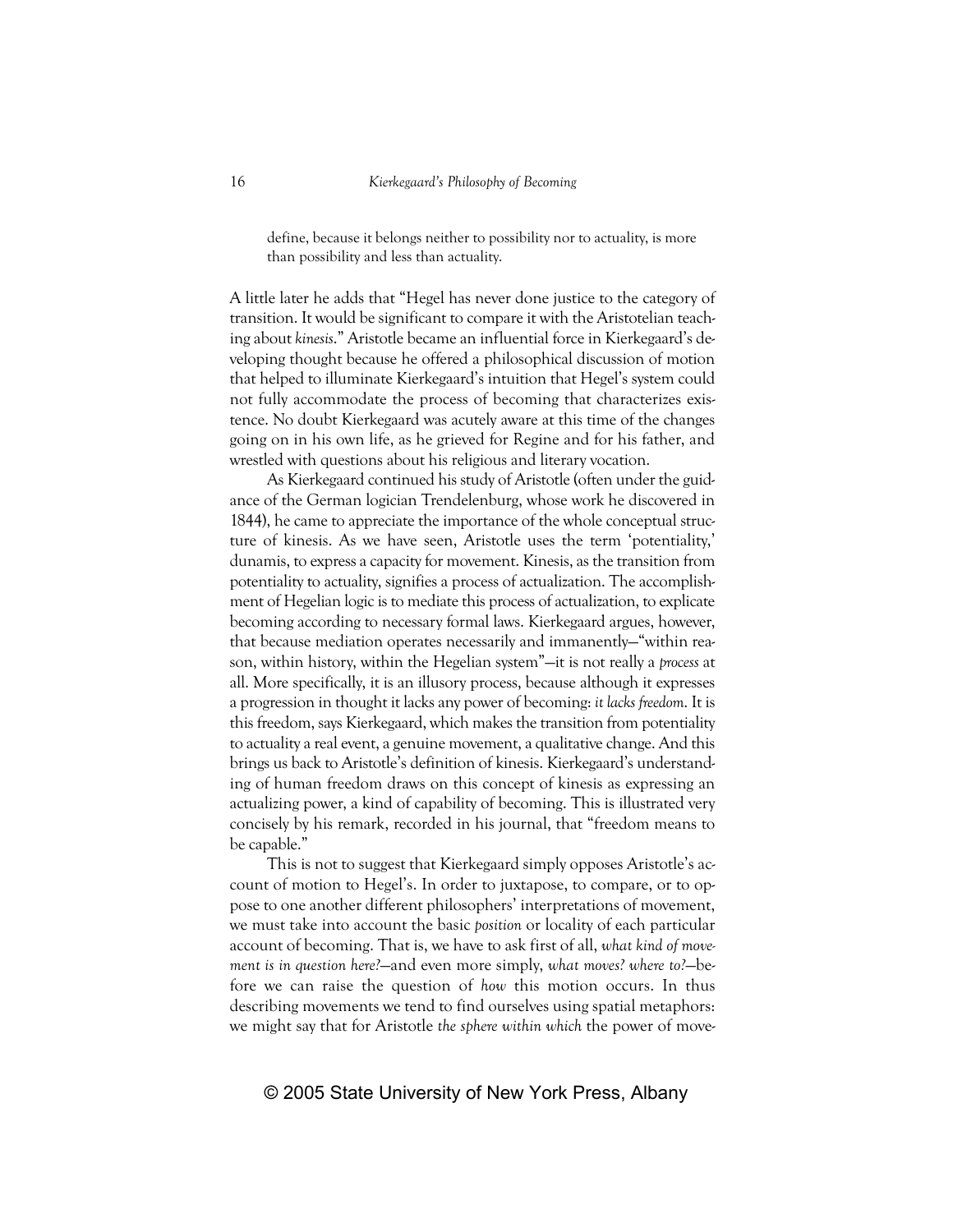ment operates is the cosmos, the totality of beings made intelligible through an ontology of substance and a logic of contradiction. We could call this 'position' a sphere, realm, region, locale, plane, or even theater of motion. 'Plane of motion' is perhaps the most neutral metaphor, although we must remain aware that its spatiality is indeed metaphorical at least in the case of certain 'planes.'

'Plane of motion' is a useful expression for several reasons. It helps to clarify comparisons between different accounts of motion: some may operate on the same plane, while others may involve certain fundamental modifications, or even the emergence of a new plane. This will enable us to explore within the context of the philosophical tradition Kierkegaard's thematization of movement *on the plane of existential inwardness*. Transferring certain concepts from Aristotle's metaphysics onto this subjective plane does not make Kierkegaard an Aristotelian, just as occupying a plane that overlaps with Hegel's does not make him Hegelian, and only by understanding this can we begin to make sense of his philosophical position in relation to Aristotle, to Hegel, and to other thinkers. Speaking of a plane of motion may also help us to *visualize* a particular philosophy in its entirety, in its coherence (if it has one). Most importantly, the concept of a plane of motion invokes the question of ground, of truth—to every plane of motion belongs a process of articulation, something like a 'logic' of power expressed—without imposing a single, generalizing logical standard. Our plane of motion owes something to Heidegger's notion of a "clearing" (*lichtung*) or "region" of Being, and also to Deleuze's "plane of immanence," elucidated in *What Is Philosophy?*—though these provide inspiration rather than any kind of precise conceptual grounding. Indeed, this is integral to the spirit of both Heidegger and Deleuze, for each seeks a way of speaking about philosophy that avoids such methodological presuppostions. The meaning and significance of the plane of motion will become increasingly clear through its application, from time to time, as we consider the diverse interpretations of movement offered by Kierkegaard, Hegel, Aristotle, and others.

The plane of motion changes radically during the history of philosophy from Aristotle through to Hegel. Aristotle's enquiry into kinesis seeks to understand the natural world and the order of its processes. On this plane, motions are envisaged as circular, like the heavens, and the relative dimensions of 'external' and 'internal' correspond to physical, sensible beings and their inner principles, potencies, or causes of change. In contrast to Aristotle's scientific and naturalistic position, Kierkegaard inherits from Hegel a spiritual plane of motion, formed by temporality,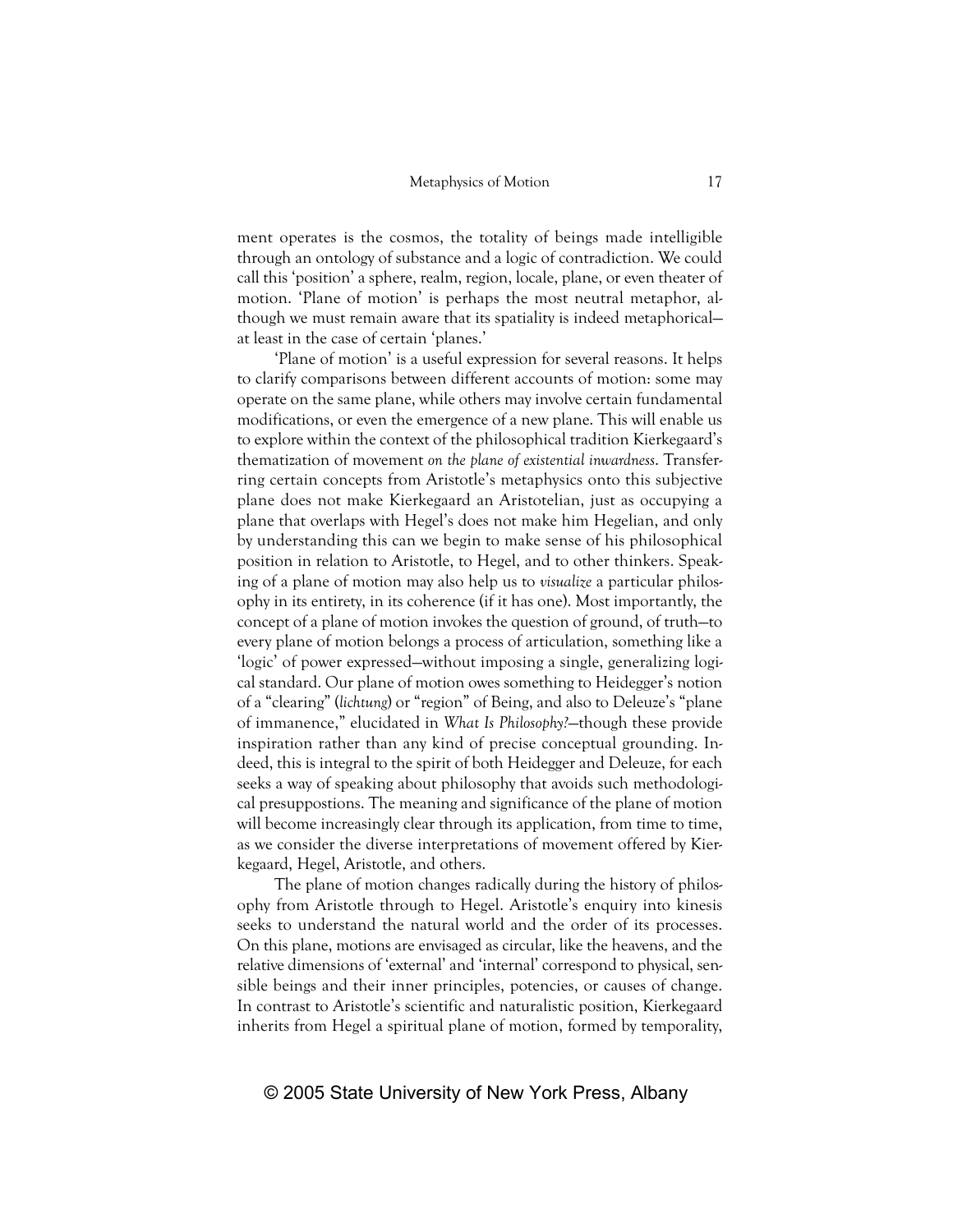subjectivity, and reflexivity, and of course profoundly affected by Christianity. However, Kierkegaard departs crucially from Hegel in locating this plane *within* each existing individual, which alters the perspective entirely. The dynamic self-consciousness that Hegel investigates so thoroughly in its logical and world-historical proportions becomes identified with individuality as *inwardness*. Kierkegaard wants to bring Aristotle's concept of a real transition *into* the realm of inwardness, of the heart's potency, in order to secure its freedom. "Both in his critique of Hegel and in his search for a concept that could serve as the basis for his dynamic, projective conception of human existence, Kierkegaard seized on Aristotle's concept of kinesi*s*, applying it, characteristically, exclusively to man's becoming."4 Kierkegaard's task is to transfer the Aristotelian concept of kinesis to a plane of motion that has become synonymous with selfhood; to recreate this actualizing movement according to a 'position' constituted by existential subjectivity and by a Christian consciousness.

The commentaries on Kierkegaard's first pseudonymous publications presented in part 2 will uncover this aspect of his authorship. Because Aristotle, like Hegel, is not discussed explicitly and extensively by the pseudonyms until Johannes Climacus's *Philosophical Fragments* (1844) and *Concluding Unscientific Postscript* (1846), it is worth looking to these texts for illustrations of Kierkegaard's use and adaptation of Aristotelian ideas. This will help to clarify in a preliminary way the significance of kinesis for the 1843 publications, and so for the development of Kierkegaard's religious existentialism.

 $\infty$ 

As we have seen, Aristotle's philosophy aims to render intelligible movement and change. By insisting on an underlying subject that persists through change, and an "unmoved mover" to which all finite motions can be referred, Aristotle grounds the possibility of a change that is both qualitative and real, securing the distinct power of individual movements. This distinctiveness and individuality is in turn consolidated by the logical principle of contradiction. Aristotle uses the concept of something that is itself unchangeble and static to give coherence to the movements of particular things—and this seems essential because Heraclitus's view that everything is in motion leads to an aporia in making sense of change. Johannes Climacus echoes this in an important passage in *Concluding Unscientific Postscript*:

In so far as existence consists in movement there must be something which can give continuity to the movement and hold it together, for otherwise there is no movement. Just as the assertion that everything is

### © 2005 State University of New York Press, Albany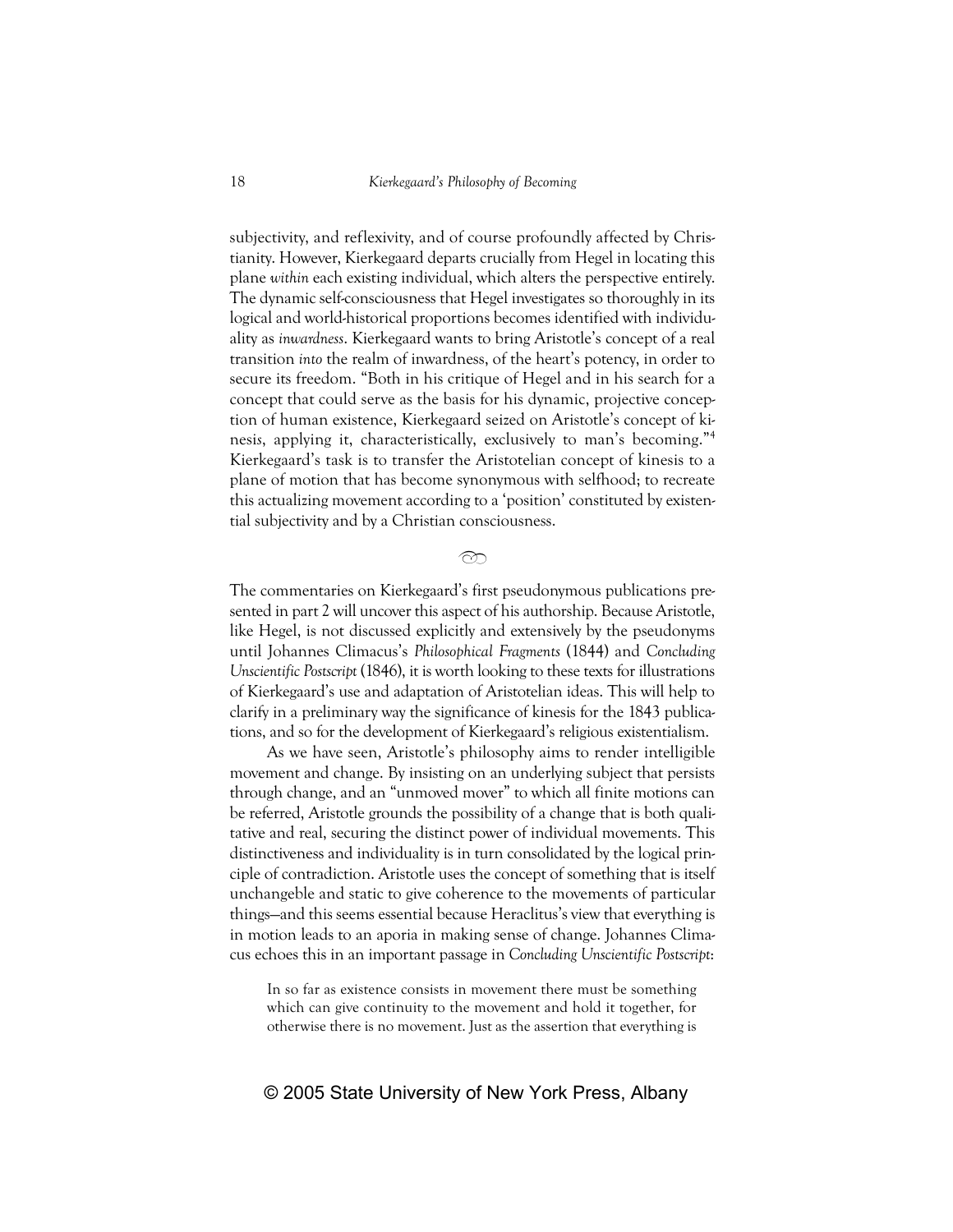true means that nothing is true, so the assertion that everything is in motion means that there is no motion. The unmoved is therefore a constituent of motion as its measure and its end. Otherwise the assertion that everything is in motion, is *ipso facto* an assertion of a state of rest. Aristotle, who emphasises movement in so many ways, therefore says that God, himself unmoved, moves all.<sup>5</sup>

Although Climacus here agrees with Aristotle that motion requires some factor of constancy, he does not want to locate this constancy in an unchanging God. Aristotelian movement takes place on a cosmological plane, and God at the center of this cosmos provides the eternal element of stability. Climacus, however, wants to find a source of movement within a human being—but he cannot posit the stability of eternity here: "the difficulty facing an existing individual is how to give his existence the continuity without which everything simply vanishes . . . the very existence of the existing individual is sufficient to prevent his continuity from having essential stability." Lacking the eternal being of God, the individual has to anchor and empower the movement of his consciousness in some other way. The *intensity* of passion, pushed to its maximum by Christian faith (which, Climacus emphasizes, concerns the believer's *eternal* happiness), functions as a kind of finite approximation to eternity:

Passion gives [the individual] a momentary continuity, a continuity which at one and the same time is a restraining influence and a moving impulse. The goal of movement for an existing individual is to arrive at a decision, and to renew it. The eternal is the factor of continuity; but an abstract eternity is extraneous to the movement of life, and a concrete eternity within the existing individual is the maximum degree of his passion. All idealizing passion is an anticipation of the eternal in existence, functioning so as to help the individual to exist.<sup>6</sup>

Climacus's criticism of the notion of "an abstract eternity" here is directed at Hegelian philosophy. Passion, he argues, is concrete and actual insofar as it has real power. Because its continuity is "momentary," passion is preserved only through renewal: a relationship to a loved one (whether human or divine) is not achieved 'once and for all,' but at every moment. Throughout his authorship, Kierkegaard emphasizes that faith is always a task, always a movement, not a state one attains in order to find repose.

For Kierkegaard, the Greeks' philosophical question about the possibility of motion becomes a religious question of *how* the task of Christianity is to be undertaken. Whereas Aristotle insists that kinesis requires

### © 2005 State University of New York Press, Albany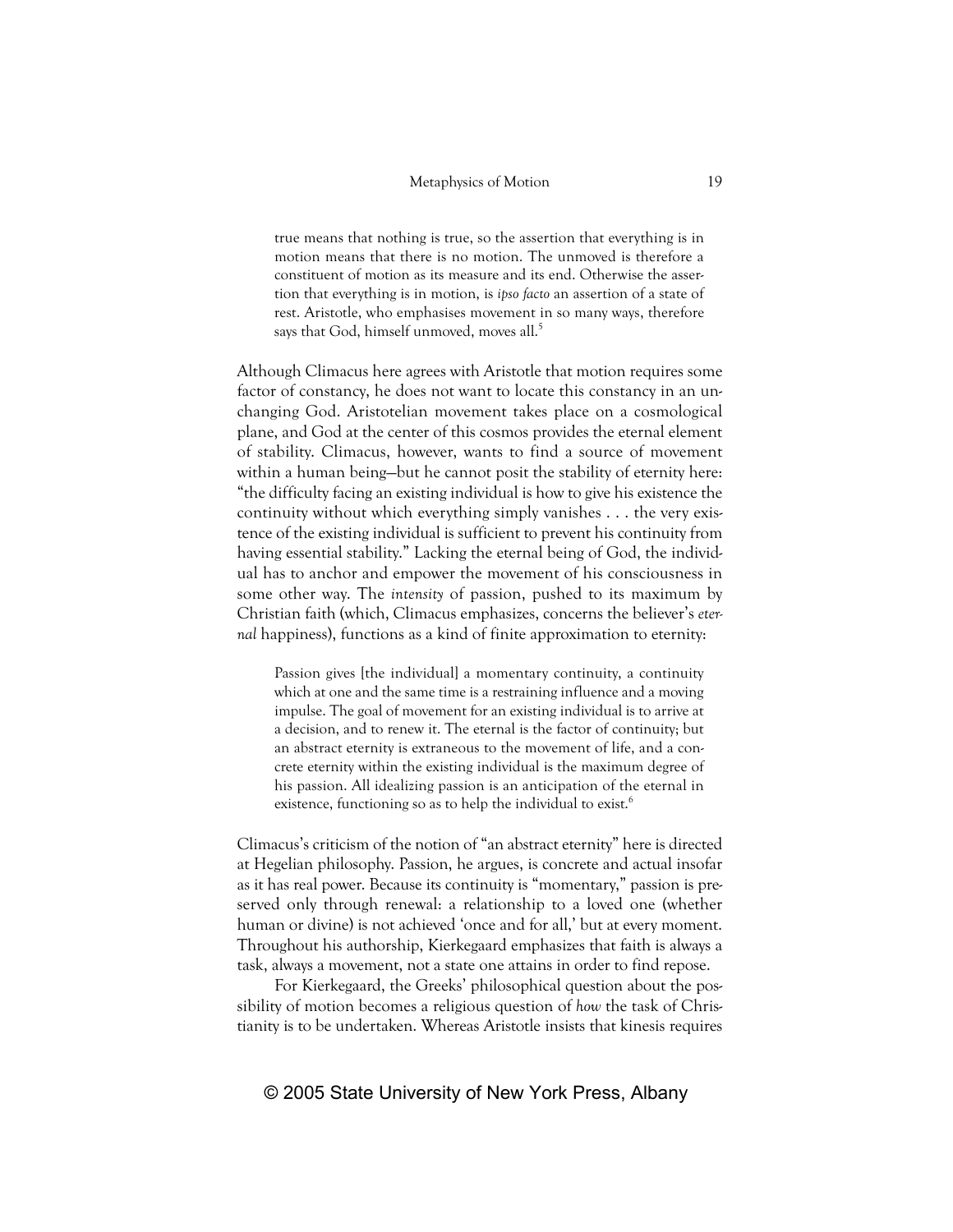a substance that endures the process of becoming, Johannes Climacus claims in *Philosophical Fragments* that a qualitative transition occurs only "if that which comes into existence *does not in itself remain unchanged* in the process of coming into existence." This indicates that Kierkegaard's perspective of existential subjectivity involves the rejection of Aristotle's substantialist ontology. But if Aristotle needed a concept of substance to ground the coherence of kinesis, how can Kierkegaard account for movement without lapsing back into Heraclitus's denial of individuality? Or to put it another way, what is the basis of individuality if existence is, without exception, becoming? This question takes us to the heart of the matter, for in order to address it we must consider the Christian consciousness that underpins Kierkegaard's exploration of these philosophical issues.

Climacus contends that, in the individual's transition to Christianity, the basis of the self does *not* remain unchanged. He pushes the concept of qualitative movement further than Aristotle, so that *kinesis* becomes the "double movement" of Christianity. The individual's leap of faith requires a complete transformation of existence; it is the basis of existence itself that is transformed, so that everything upon this basis is renewed. In becoming truly religious the individual gives up the worldly basis of his consciousness, and instead grounds his entire existence in his relationship to God. Human life, suggests Kierkegaard, is not characterized by substantiality: we do not exist independently; we cannot understand ourselves on our own terms; and if we attempt to do so, we are committing an error which, according to Christian doctrine, amounts to sin. Becoming a Christian involves the realization that one owes one's *actual*, *becoming* existence to God, and that this truth can only be expressed through a life of faith and thankfulness towards Him.

From his Christian perspective, Kierkegaard transforms Aristotle's account of kinesis as grounded in substance, while retaining his understanding of movement in terms of a process of actualization (particular 'hearts' or 'souls' are empowered with the dunamis of existential becoming). Something similar happens to Aristotle's concept of God as the "unmoved mover": although it finds some sort of approximation in human passion, this pagan deity can have no place in a theology of transcendence and incarnation. Just as the significance of eternity is concentrated within the existing individual as passion, so the power of God is concentrated, particularized, into a human form: the transformation of the individual the task of becoming religious—is conditioned by the transformation of God. According to Christian teaching this happened once in history, when God incarnated Himself in the life of Jesus. (Though according to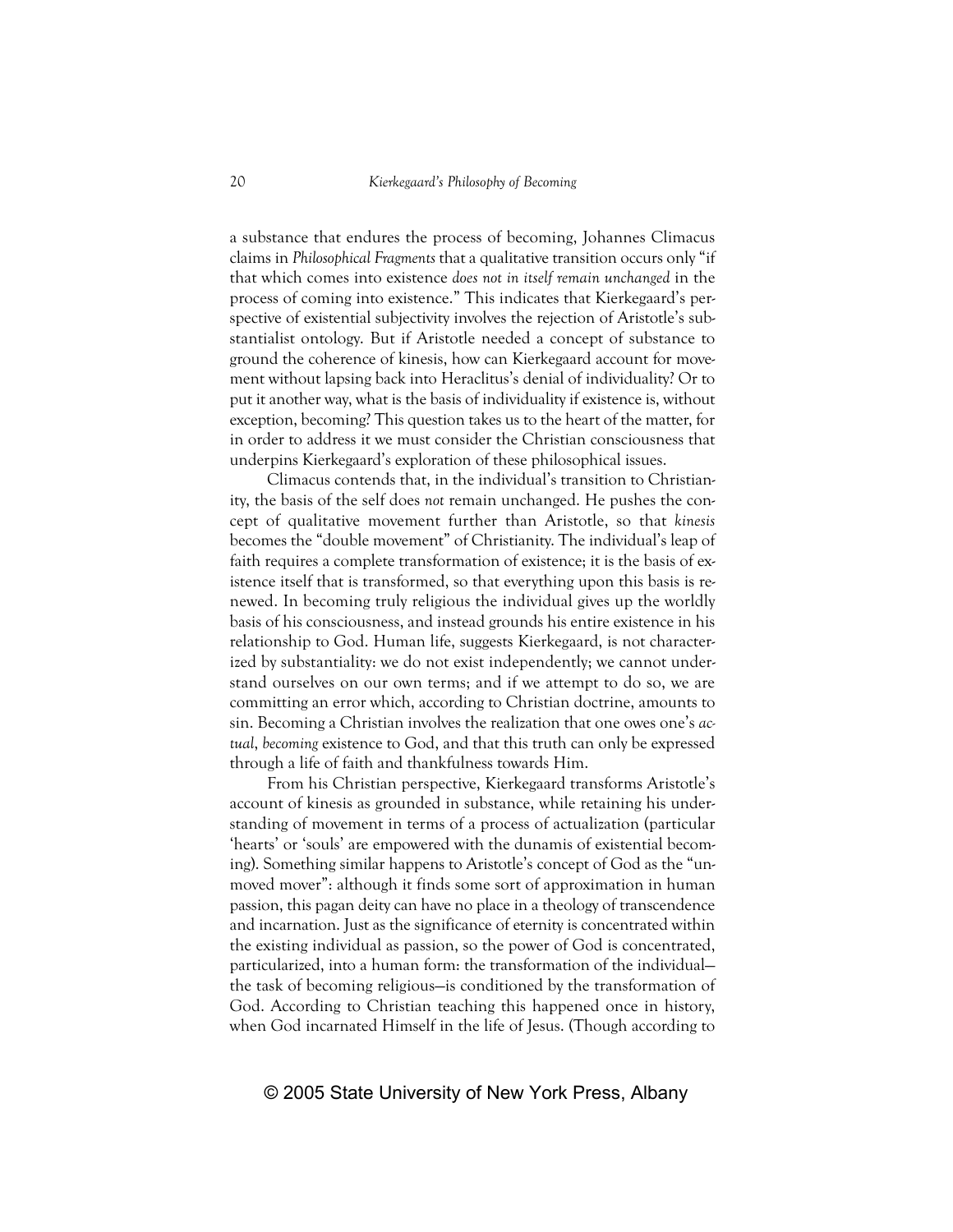Nietzsche, a subsequent transformation had to follow, for a living God must eventually die.) For Kierkegaard, the miraculous, paradoxical logic of the Christian incarnation eclipses Aristotle's understanding of God as an eternal unmoved mover. In the *Postscript* Climacus suggests (in what seems like a rather Hegelian fashion) that the pagan relationship to God was too ideal—too objective, too external, too *aesthetic*—to facilitate the existential movement that Jesus calls upon his followers to make. Climacus draws our attention to the difference between Aristotle's God, and the God who in becoming a man changes His own being:

The existential sphere of paganism is essentially the aesthetic, and hence it is quite in order for the pagan consciousness to be reflected in the conception of God which holds that He, Himself unchanged, changes all. This is the expression for outwardly directed action. The religious lies in the dialectic of inwardness, and hence it is sympathetic with the conception of God that He is Himself moved, changed.<sup>7</sup>

This does not mean that Kierkegaard rejects the idea of an eternal, constant, unchanging God—indeed, several of his "Edifying Discourses" meditate on "The Unchangeableness of God." Instead, Kierkegaard repeatedly emphasizes that God's eternity and His historical coming into existence occur alongside one another. This intersection of eternity and temporality is precisely the contradiction, the paradox, which makes the Christian incarnation miraculous, and which requires the individual to make a leap of faith in order to relate to God. Unlike the accounts of self-realization offered by most philosophers—and notably by Hegel and Aristotle—Kierkegaard's "task of becoming a Christian" is not an intellectual act. Christ is encountered as a paradoxical revelation which excites passionate, decisive commitment: a movement of *intensification* in which the individual's consciousness is "raised to the second power," and her life takes on a higher significance through its direct, personal relationship to God. The freedom of this movement is encountered existentially as a repeated renewal of the moment of choice, and as a repeated transformation of the self.

Kierkegaard found in Aristotle's philosophy a conceptual structure that anchors movement in reality. Aristotle is always concerned to make human experience intelligible and rational. This may appear to be antithetical to Kierkegaard's approach insofar as he challenges the supremacy of reason—and as we have seen, Aristotle's account of motion undergoes significant modification through its relocation to the plane of existential subjectivity. However, it is also true to say that Kierkegaard sought to